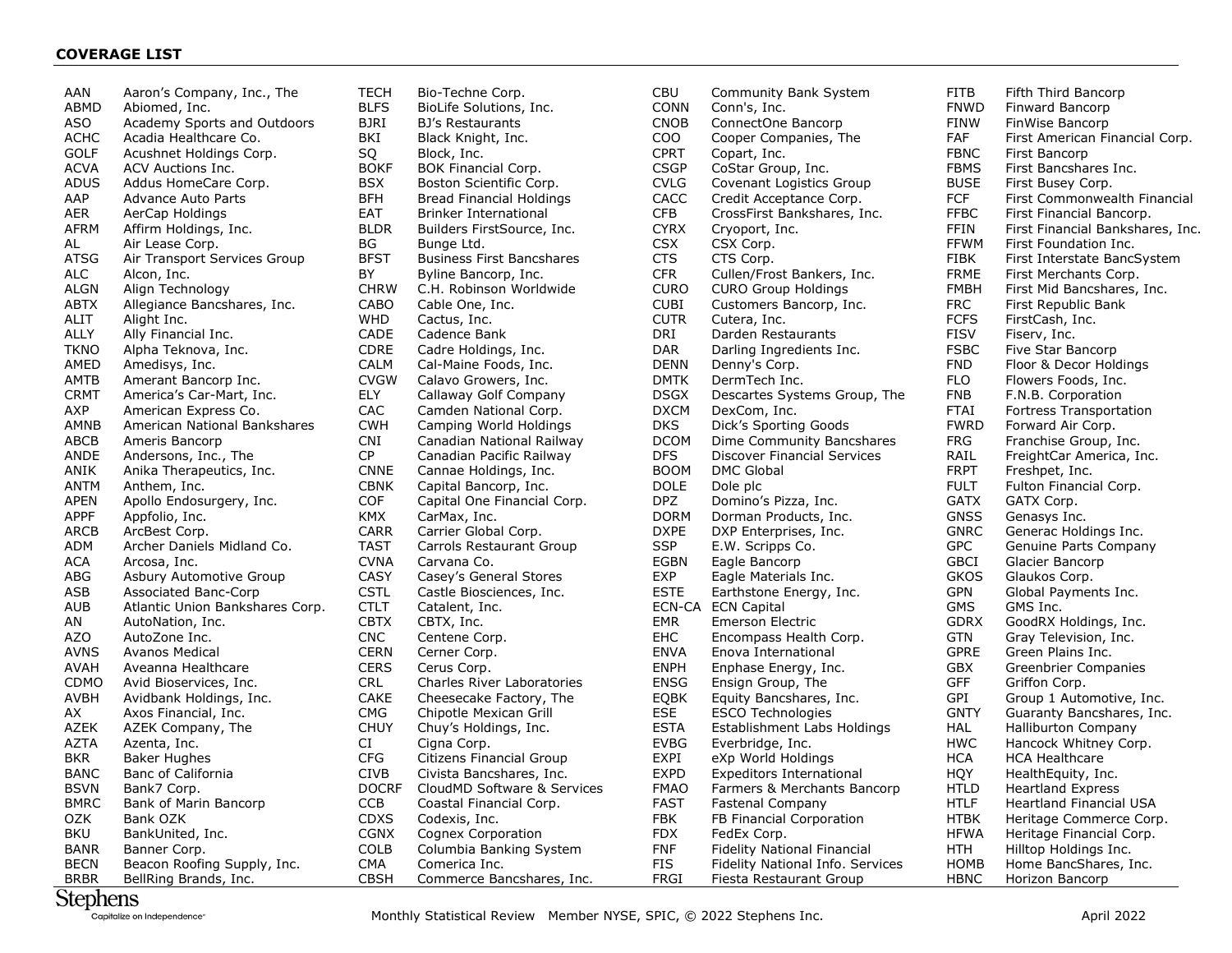HRL Hormel Foods Corp. TWNK Hostess Brands, Inc.<br>HUBG Hub Group, Inc. Hub Group, Inc. HUBB Hubbell Inc. HUM Humana Inc. HBAN Huntington Bancshares Inc. IAA IAA, Inc. IBTX Independent Bank Group INGR Ingredion Inc. IBP Installed Building Products<br>PODD Insulet Corp. PODD Insulet Corp.<br>IQV IQVIA Holdin IQVIA Holdings Inc. ITRI Itron, Inc. JBHT J.B. Hunt Transport Svcs., Inc. JKHY Jack Henry & Associates KAR KAR Auction Services, Inc. KEY KeyCorp. KRP Kimbell Royalty Partners KEX Kirby Corp.<br>KNX Knight-Swif KNX Knight-Swift Transportation<br>KR Kroger Co. Kroger Co. KRUS Kura Sushi USA, Inc. LKFN Lakeland Financial Corp. LSTR Landstar System, Inc.<br>TREE LendingTree, Inc. LendingTree, Inc. LII Lennox International LHCG LHC Group, Inc. LGND Ligand Pharmaceuticals Inc. LMNR Limoneira Company LIQT LiqTech International, Inc. LAD Lithia Motors, Inc. LYV Live Nation Entertainment<br>RAMP LiveRamp Holdings, Inc. LiveRamp Holdings, Inc. LKQ LKQ Corp. MGNI Magnite, Inc. MNSB MainStreet Bancshares, Inc. MRTN Marten Transport, Ltd. MLM Martin Marietta Materials DOOR Masonite International Corp. MATX Matson, Inc. MXCT MaxCyte, Inc.<br>MCD McDonald's Co McDonald's Corp. MPB Mid Penn Bancorp MSBI Midland States Bancorp MOFG MidWestOne Financial Group MIME Mimecast Limited AVO Mission Produce, Inc. MOH Molina Healthcare MNRO Monro, Inc.<br>MCBI Mountain Co Mountain Commerce Bancorp MRC MRC Global Inc.

MSM MSC Industrial Direct Co. MUSA Murphy USA Inc. NBHC National Bank Holdings Corp. NAVI Navient Corporation NBTB NBT Bancorp NCNO nCino, Inc. NCR NCR Corporation NEO Neogenomics Inc. NYCB New York Community Bancorp NXST Nexstar Media Group NCBS Nicolet Bankshares<br>NDLS Noodles & Company Noodles & Company NSC Norfolk Southern Corp. NWBI Northwest Bancshares, Inc. DNOW NOW Inc. ORLY O'Reilly Automotive, Inc. OCFC OceanFirst Financial Corp. ODFL Old Dominion Freight Line ONB Old National Bancorp.<br>OMCL Omnicell, Inc. OMCL Omnicell, Inc.<br>OMF OneMain Hold OneMain Holdings, Inc. OCX Oncocyte Corporation LPRO Open Lending Corp. OBT Orange County Bancorp OSUR OraSure Technologies, Inc. OBNK Origin Bancorp, Inc. PTSI P.A.M. Transportation PX P10 Holdings PPBI Pacific Premier Bancorp PACW PacWest Bancorp PZZA Papa John's International PYPL PayPal Holdings, Inc.<br>PNTG Pennant Group, Inc., Pennant Group, Inc., The PAG Penske Automotive Group, Inc. PFIS Peoples Financial Services Corp. PHR Phreesia, Inc.<br>PPC Pilgrim's Pride Pilgrim's Pride Corp. PING Ping Identity Holding Corp. PNFP Pinnacle Financial Partners PNC PNC Financial Services Group<br>POOL Pool Corp. POOL Pool Corp.<br>PRCH Porch Grou Porch Group Inc. PFBC Preferred Bank FRST Primis Financial Corp. PBAM Private Bancorp of America<br>PFHD Professional Holding Corp. Professional Holding Corp. PRG PROG Holdings, Inc. PB Prosperity Bancshares<br>PVBC Provident Bnacorp, Inc PVBC Provident Bnacorp, Inc.<br>PLSE Pulse Biosciences, Inc. Pulse Biosciences, Inc. QTWO Q2 Holdings, Inc.

| QNST         | QuinStreet, Inc.                     | <b>TFX</b>  | Teleflex Inc.                   |
|--------------|--------------------------------------|-------------|---------------------------------|
| <b>RBB</b>   | RBB Bancorp, Inc.                    | THC         | <b>Tenet Healthcare</b>         |
| <b>RMAX</b>  | RE/MAX Holdings Inc.                 | <b>TCBI</b> | Texas Capital Bancshares, Inc.  |
| <b>RLGY</b>  | Realogy Holdings Corp.               | <b>TXRH</b> | Texas Roadhouse, Inc.           |
|              | RBaBicorp Red River Bancshares, Inc. | TFII        | <b>TFI International</b>        |
| <b>RDFN</b>  | Redfin Corp.                         | <b>TCBX</b> | <b>Third Coast Bancshares</b>   |
| RМ           | Regional Management                  | <b>TITN</b> | Titan Machinery Inc.            |
| RF           | Regions Financial Corp.              | <b>BLD</b>  | TopBuild Corp.                  |
| <b>RNST</b>  | Renasant Corp.                       | <b>TOWN</b> | TowneBank                       |
| RCII         | Rent-A-Center                        | <b>TSCO</b> | Tractor Supply Co.              |
| <b>RGEN</b>  | Repligen Corp.                       | <b>TTD</b>  | Trade Desk, Inc., The           |
| QSR          | Restaurant Brands International      | π           | Trane Technologies plc          |
| <b>ROK</b>   | Rockwell Automation                  | <b>TREX</b> | Trex Company, Inc.              |
| ROKU         | Roku, Inc.                           | <b>TCBK</b> | <b>TriCo Bancshares</b>         |
| <b>RUSHA</b> | Rush Enterprises, Inc.               | <b>TRN</b>  | <b>Trinity Industries</b>       |
| <b>RUTH</b>  | Ruth's Hospitality Group             | <b>TSC</b>  | TriState Capital Holdings, Inc. |
| R            | Ryder System, Inc.                   | TBK         | Triumph Bancorp, Inc.           |
| <b>STBA</b>  | S&T Bancorp, Inc.                    | <b>TRUE</b> | TrueCar, Inc.                   |
| SAIA         | Saia, Inc.                           | <b>TFC</b>  | Truist Financial Corp.          |
| <b>SAFM</b>  | Sanderson Farms, Inc.                | <b>TSN</b>  | <b>Tyson Foods</b>              |
| SASR         | Sandy Spring Bancorp                 | UMBF        | UMB Financial Corp.             |
| <b>SLB</b>   | Schlumberger Ltd.                    | <b>UMPO</b> | Umpqua Holdings                 |
| SNDR         | Schneider National Inc.              | <b>UNP</b>  | Union Pacific Corp.             |
| SIEN         | Sientra, Inc.                        | UBSI        | United Bankshares, Inc.         |
| <b>SBNY</b>  | Signature Bank                       | <b>UCBI</b> | United Community Banks, Inc.    |
| <b>SFNC</b>  | Simmons First National Corp.         | <b>UPS</b>  | United Parcel Service, Inc.     |
| <b>SMPL</b>  | Simply Good Foods Co.                | <b>UNH</b>  | UnitedHealth Group              |
| <b>SLM</b>   | SLM Corp.                            | <b>UHS</b>  | Universal Health Services       |
| <b>SMBK</b>  | SmartFinancial, Inc.                 | <b>UVSP</b> | Univest Financial Corp.         |
| SDC          | SmileDirectClub, Inc.                | <b>UPST</b> | Upstart Holdings, Inc.          |
| <b>SCTL</b>  | Societal CDMO                        | <b>USB</b>  | U.S. Bancorp                    |
| <b>SEDG</b>  | SolarEdge Technologies               | <b>USX</b>  | U.S. Xpress                     |
| SAH          | Sonic Automotive, Inc.               | <b>USAK</b> | USA Truck, Inc.                 |
| SABK         | South Atlantic Bancorp               | UTZ         | Utz Brands, Inc.                |
| SSB          | South State Corp.                    | <b>VLY</b>  | Valley National Bancorp         |
| SBSI         | Southside Bancshares, Inc.           | <b>VEEV</b> | Veeva Systems Inc.              |
| <b>SFM</b>   | <b>Sprouts Farmers Market</b>        | <b>VCYT</b> | Veracyte, Inc.                  |
| SMP.         | <b>Standard Motor Products</b>       | <b>VCEL</b> | <b>Vericel Corporation</b>      |
| <b>STAA</b>  | STAAR Surgical Co.                   | <b>VBTX</b> | Veritex Holdings, Inc.          |
| <b>SBUX</b>  | Starbucks Corp.                      | VZIO        | VIZIO Holding Corporation       |
| <b>STE</b>   | STERIS plc                           | <b>VMC</b>  | Vulcan Materials Company        |
| <b>STC</b>   | <b>Stewart Information Services</b>  | <b>GWW</b>  | W.W. Grainger, Inc.             |
| <b>SYBT</b>  | Stock Yards Bancorp                  | <b>WNC</b>  | Wabash National Corp.           |
| SRI          | Stoneridge, Inc.                     | <b>WAB</b>  | Wabtec Corp.                    |
| <b>SUM</b>   | Summit Materials LLC                 | <b>WMT</b>  | Walmart Inc.                    |
| SIVB         | SVB Financial Group                  | <b>WAFD</b> | Washington Federal, Inc.        |
| <b>SYF</b>   | Synchrony Financial                  | <b>WSO</b>  | Watsco, Inc.                    |
| <b>SNV</b>   | Synovus Financial Corp.              | W           | Wayfair Inc.                    |
| <b>TALO</b>  | <b>Talos Energy</b>                  | <b>WBS</b>  | Webster Financial Corp.         |
| <b>TGNA</b>  | TEGNA Inc.                           | <b>WEN</b>  | Wendy's Co., The                |
| TDOC         | Teladoc Health, Inc.                 | WERN        | <b>Werner Enterprises</b>       |
|              |                                      |             |                                 |

## **Stephens**

Capitalize on Independence<sup>®</sup>